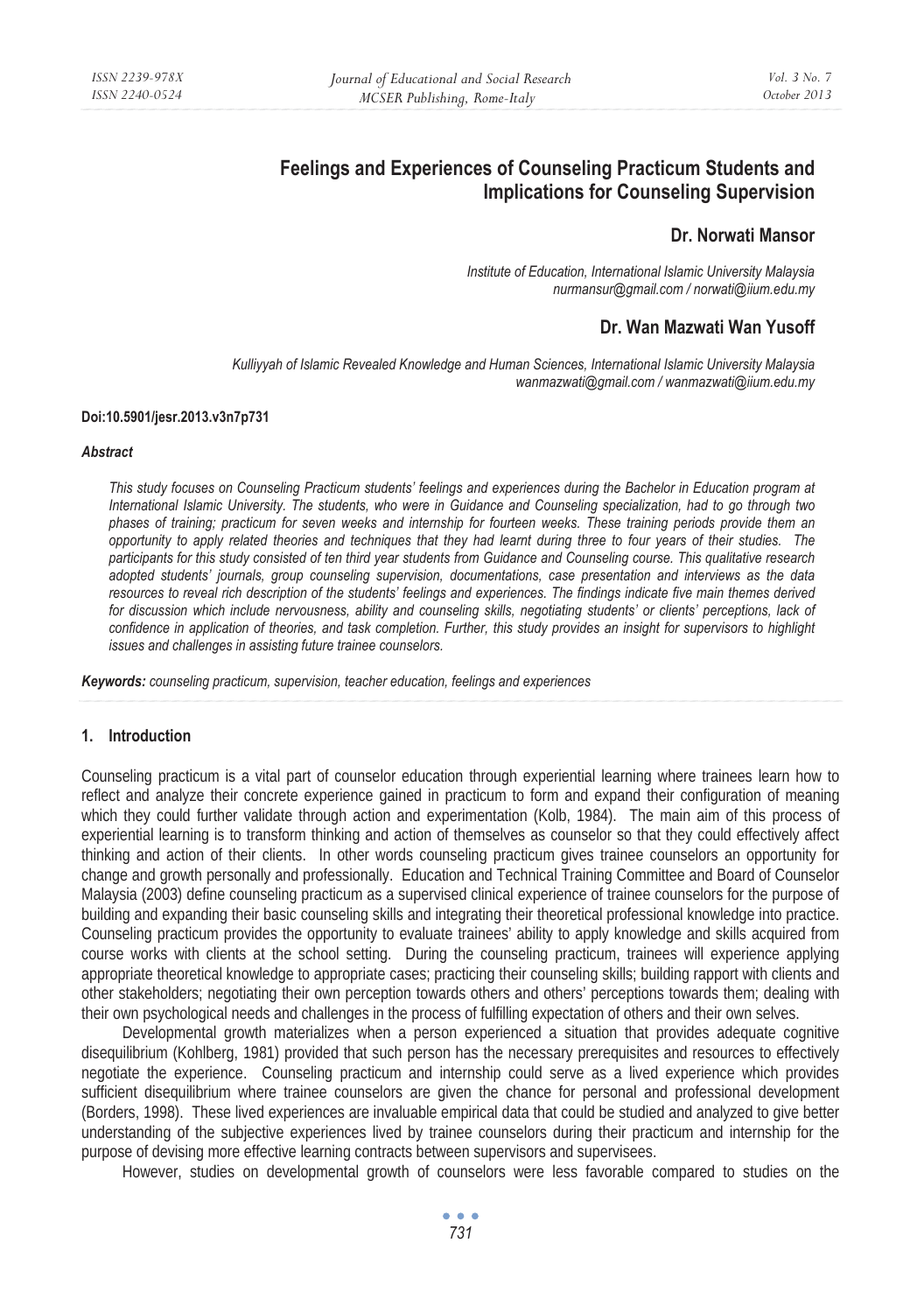| ISSN 2239-978X | Journal of Educational and Social Research | Vol. 3 No. 7 |
|----------------|--------------------------------------------|--------------|
| ISSN 2240-0524 | MCSER Publishing, Rome-Italy               | October 2013 |
|                |                                            |              |

application of theories. According to two prominent researchers in counselor and therapist developmental growth, Orlinsky and Ronnestad (2005), concentration on investigating the effectiveness of some therapeutic techniques may be one of the contributing factors to the lack of research in personal and developmental growth of trainees. This is rather surprising since researches have shown that the difference in outcome across methods was smaller compared to the outcome among counselors or therapists within methods (Ronnestad and Skovholt, 2003). This means that the counselor is more important than the method that he or she uses. Therefore, understanding the counselor personal and developmental growth is significant for counselor education and training. The first step in understanding of counselors' developmental growth is to examine the feelings and experiences of trainees. However, literatures that focus on the developmental process as experienced by trainees proved lacking (Grafanaki, 2010; Luke and Kiweewa, 2010).

Bachelor of Education (BED) in Guidance and Counseling is a new program offered at International Islamic University Malaysian (IIUM). The first batch of students enrolled in this program was in 2007. Apart from fulfilling the university and Ministry of Education and Higher Learning requirements, the program followed the specifications outlined by Board of Counselor Malaysia (Lembaga Kaunselor Malaysia). The students have to complete 250 site hours practicum within seven weeks which consist of 70 hours individual counseling and 40 hours group counseling. While for internship, the students are required to complete 500 hours which consist of 140 hours individual counseling and 80 hours group counseling within 14 weeks.

Since the program is new, the learning experiences gained through counseling practicum provide insight for both students and the BED Guidance and Counseling program. Literature specifically involving IIUM experiences in educating school counselors is scarce. Therefore, this study is significant to provide information for formative evaluation of students and the program.

# **2. Methodology**

This study employed qualitative methodology. The main purpose of this study is to explore the subjective experiences of trainee counselors during their practicum. Grafanaki (2010) highlighted that studies which focused on trainees' experiences were lacking because of overemphasis in examining others' perspectives. Narratives of trainee counselors pertaining to their feelings and experiences during their practicum are the main concern of this study.

Participants were 10 BED Guidance and Counseling students who were doing their practicum and internship during semester 2 and semester 3 in 2012/2013 academic year. They voluntarily agreed to participate in this study. They were two male and eight female students who underwent their practicum and internship in secondary schools around Kelang Valley; except one participant who was doing his practicum at the Police Training Center, Kuala Lumpur. Their clients were students of schools which comprised three main racial groups which were Malay, Chinese and Indian; as well as students from Indonesian parents.

The study gathered 3 types of data. The students were required to write journals describing their feelings, experiences and challenges that they have faced during their practicum each week. Further, data was collected during group supervisions. Four group supervisions were conducted. Note taking and audio tape were utilized during group supervisions. Finally, the students were interviewed to gather more stories and to validate their narratives in their journals and during the group supervisions. The interviews were transcribed verbatim. All of the data was analyzed using narrative analysis. Sandelowski (1991) asserted that a set procedure or method to analyze narratives has not yet been developed. According to McLeod and Balamoutsou (2000) researchers are given freedom to create their own method because the step by step methods of how to analyze narratives are unhelpful. However, guidelines as explained by McLeod and Balamoutsou were followed.

## **3. Finding and Discussion**

From the trainee counselors' narratives, we understood that the students were nervous before and during the first few weeks of practicum and internship. Their anxiety stemmed from their worries about the acceptance by the school students, teachers and school administrators; the kind of relationship that they would have with clients, site supervisors, teachers, and school administrators; whether they could adapt to the new environment of the school or not; and the perception of the students towards them, trainee counselors.

Izzah's story began with her worries about the adaptation to the new environment and acceptance by the students and the school community. She revealed that "*the first thing that crossed my mind at the beginning of internship was whether I could adapt and be a part of the school community. I worried about the acceptance of the administrators and*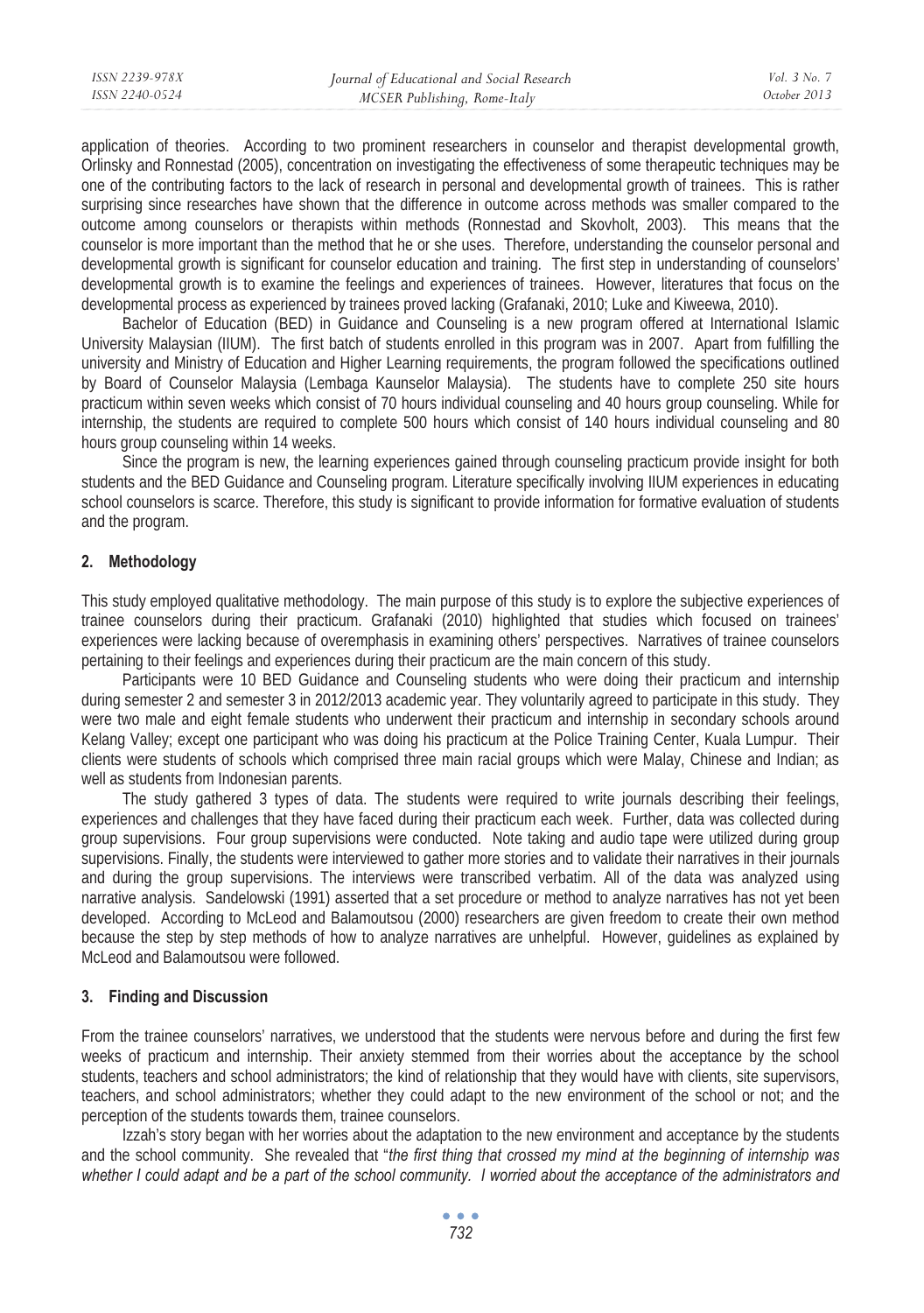*the school staff…whether they accept me to be a trainee counselor at their school. I also worried about the acceptance of the students at that school. From my observation, most of the students have negative perceptions about trainee counselors. The students think that trainee counselor has no experience and enough skills and knowledge to conduct counseling sessions. Because of that, most of the students would share their problems with senior counselors rather than trainee counselor".*

Similarly, Atif said that "*I felt so nervous and uneasy because I always think about what I am supposed to do throughout 14 weeks of internship at a new school. I felt so worried because I did not know what I am supposed to do as I did not really know about this school, teachers, and students. I asked myself what if I could not follow the flow of internship and fulfill its requirements*".

Anna added that her nervousness was coming from not only the factors mentioned by Izzah but also the fact that she had never experienced going to multicultural school. She said that "*I worried about how I can adapt to the school community and the new school environment. The students of this school comprised of multicultural students which were Malay, Chinese, Indian, aborigines, and Indonesian. I was anxious because I do not know if I have enough skills to deal*  with students from diverse background and culture...which is different from my own culture. I worry if I made wrong *interpretation and say wrong things which touched the sensitivity of other cultures. I worried about how I can conduct group counseling when the members were from different culture, language and religion. I worried if they would not cooperate and share their feelings. I doubt my ability to conduct group counseling where the members were from diverse background, culture, language and religion*". Ali shares the same worries for 50% of the students at the school he was doing internship were Chinese.

The transition from university classroom to school setting was not easy for the first week. Further, they also worried about completing the required contact hours with the client. This is because the client perceived them as not having enough skills and experience to help them.

Suzie stated that "*My biggest concern for the first few weeks was whether I could collect 500 site hours as well as completing 140 hours in conducting individual counseling and 60 hours in conducting group counseling. I was worried because it was very hard for me to get clients. This is because the students viewed trainee counselors as inexperienced*". Suzie's concerns were also shared by nine of her friends.

However towards the end of practicum and internship they were able to adapt to the new environment and they were happy with the acceptance of the site counselors, teachers and school administrators. Many of them reported that the site supervisor and the school stakeholders accepted them as part of the school community. They also were able to interact with more ease with students from different cultures especially those who were from different religion.

Atif shared that *"…after few weeks of internship, I felt that the school accepted me as part of the community, especially the school administrators, teachers, students and other school stakeholders. My relationship with them also has improved and so were my communication skills. I could mingle with senior counselors and other teachers with ease.*"

Suzie was happy to convey the news that "*after few weeks of practicum I was exhausted but happy and this became rather sweet memory for me which I will never forget. I realize that practicum has taught me a lot in terms of building my self-confidence to face challenges of a real professional school counselor. Moreover, after few weeks of practicum, I learned how to build trust as well as build rapport with the school community with diverse background*".

Atif could see a few changes in her after few weeks of practicum. "*I could adapt to the school environment and my nervousness, anxiety level, negative judgment have reduced. I think I could do better and everything will run smoothly*".

Further, the narratives revealed that students were experiencing difficulty to attract the students to get their services. All of them reported that most of the students perceived that those who come to see the counselor were those who have a psychological problem. This perception made it difficult for the trainee counselors to get the clients. The trainee counselors also experience difficulty in meeting the practicum and internship requirements. Since the clients were skeptical toward trainee counselors' abilities therefore they experienced difficulties in completing the required contact hours. They have to work hard in promoting themselves and to make the students aware with their counseling services.

Zul reported that "*I need to promote myself to students, as well as to the whole school community. I need to attract people to come for counseling. I felt that it was my responsibility to change students and school community of their perception on counseling services are for problematic students, that is, students with disciplinary problems or students with psychological issues. I have to change their thinking so that they will have positive perception on counseling*."

Tini revealed that "…*my worries and anxiety are students' perception about counseling sessions. Students viewed*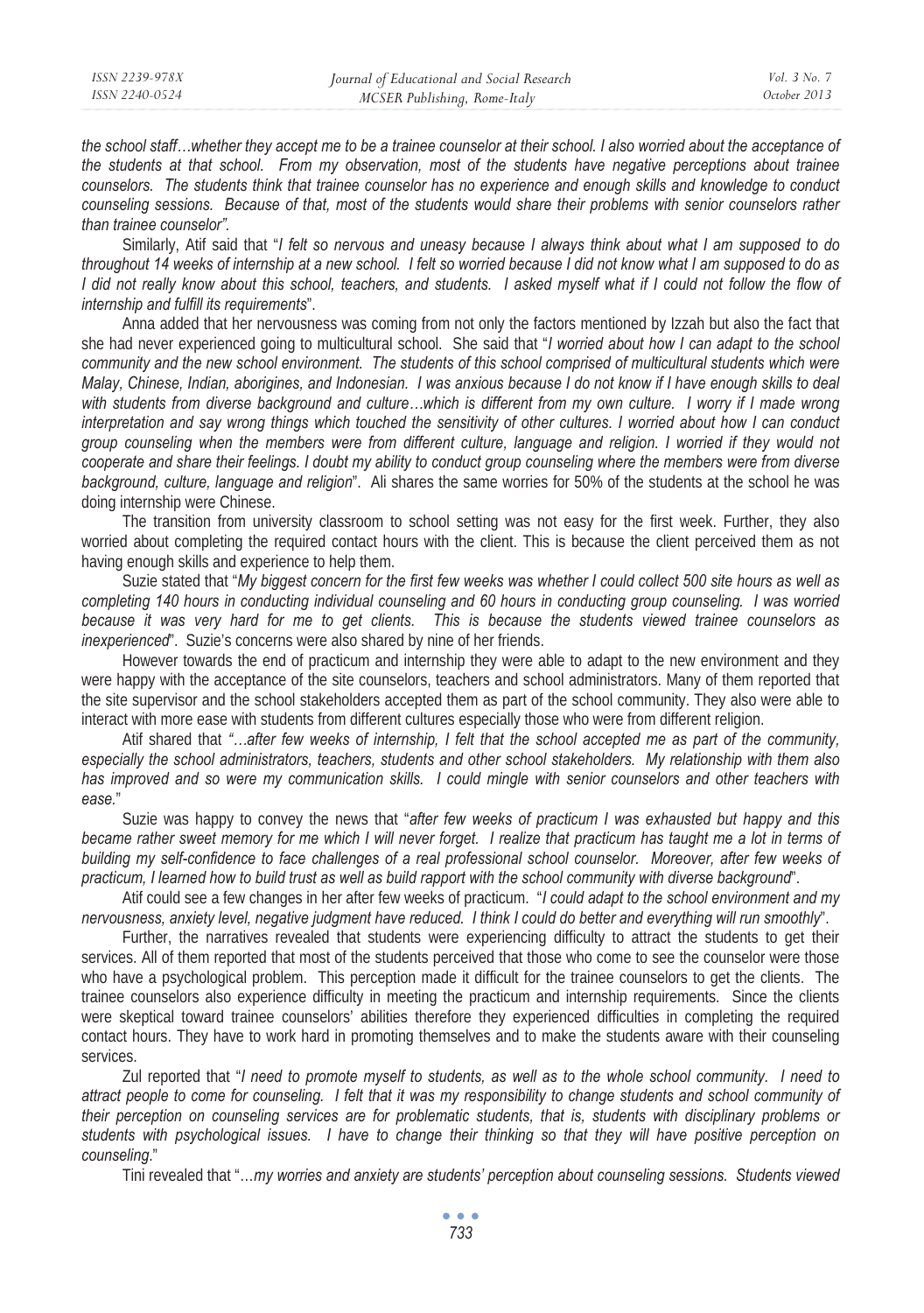| ISSN 2239-978X | Journal of Educational and Social Research | Vol. 3 No. 7 |
|----------------|--------------------------------------------|--------------|
| ISSN 2240-0524 | MCSER Publishing, Rome-Italy               | October 2013 |
|                |                                            |              |

*counseling sessions were for problematic students. It was difficult to get potential clients since I did not get to go to classes to promote my services. Besides, the all-boys school was challenging since they were aggressive and active. They did not listen and like to make noise to distract teachers*".

They were also experiencing lack of confidence in their ability to apply the appropriate theories and techniques in handling client problem. Sometime the students applied unsuitable theories and techniques in dealing with client problem. They also reported that they didn't know how to help their client to solve critical issues such as suicide attempt, premarital sex, drug, and bullying. Furthermore, they experienced lack of skills in questioning especially in probing or exploring the client root problem.

Atif revealed that "…*sometimes I did not know what to do to explore their exact problems, as well as to pursue them to talk. I am not sure how can I get them to talk and I wonder whether I know enough theory to apply in counseling sessions. Even after a few months of practicum, I still felt anxious especially when I have to face critical issues. Reality is really scary. It was scarier when I was not confident that I have matched the appropriate theory to deal with certain issue. However, for critical issues, I referred to my supervisor. The skills that I really need to help me become a better counselor are probing and application of theoretical orientation in terms of doing treatment plans. It is really meaningful to me to be able to explore problems in detail. Sometimes I just explore client's problem on the surface then I made interpretation about the client's problem. However, the real problem was not actually but something else*".

Ruha said that "…*I was struggling to apply counseling techniques during my sessions with my clients. I have tried my best to improve my techniques and approaches so that I would not misinterpret and make any mistake particularly in diagnosing my clients' problems. Sometimes I made revision regarding counseling techniques and approaches that I can use and apply in my sessions with clients. Indeed, I do really need some guidelines*".

Anna's experience was similar. She mentioned that "*I felt a bit worried about appropriate techniques and theoretical orientation that is suitable with mw in dealing with various client issues. This thing is always haunting me and playing around in my mind. I am still making a great effort to improve my skills in using appropriate counseling techniques as well as to enhance my theoretical orientation*. *I lack counseling micro-skills such as active listening, accenting and amplifying, reflection of content and feeling and many more. Through my experience with my clients, I identified that I am not good in exploring in depth about my client's problems and feelings.*"

Tini shared that *"After I have completed my session with my clients, I asked myself whether I have used the right techniques and applied appropriate theories. I reflected on whether I was able to make them realize their problems, as well as whether I have helped them to solve their problems. I asked myself whether I can be an effective counselor for my next clients*".

Hazmi reported that "*I was lacking in counseling skills and competencies. I am afraid that my counseling sessions became meaningless and led to nowhere. I am afraid that my counseling sessions became small talk or I would get lost in my clients' stories. I think that I need to improve my mental and psychological stamina to make me always ready to serve my clients*".

Trainee counselors were expected to be substitute teachers especially for teachers who were on medical leave and who were involved in meeting and courses outside the schools. Most of the trainee counselors experience difficulties in classroom management. Some of them do not know how to control students' disruptive behaviors. Thus, in the substitute classes they were not able to deliver their planned classroom guidance.

Amy's experiences were quite stressful. "*I have anxieties and worries especially when it came to going for substitute class. We were supposed to do classroom guidance but I have difficulties in handling the classroom guidance. They never gave attention and made noise. I don't know how to get their attention. When they misbehaved, I just approached them one by one and I will write their name in record book and they will get demerit*".

Izzah also shared the same concerns. "*Handling classroom guidance was very challenging to me because they were very active and for the first day we met, only two students were in class. They were noisy and went out from classroom without permission. I have difficulty to handle them, I need classroom management skills*".

Tini reported that "*even though I have experience but I still have anxiety during relief class. This is because some students did not really give cooperation when I was doing activities in class. I feel like I failed in controlling the class*".

Towards the end of practicum and internship, the trainee counselors reported that they have gained some valuable experiences which helped them in the process of becoming professional counselor. As they progressed along, they realized that they could handle anxiety and stress that came their way better and they were able to improve their confidence level. Even though they were still struggling to be more confident in applying counseling skills and theoretical knowledge, practicum and internship has provided them the opportunity to experience a professional life of school counselors.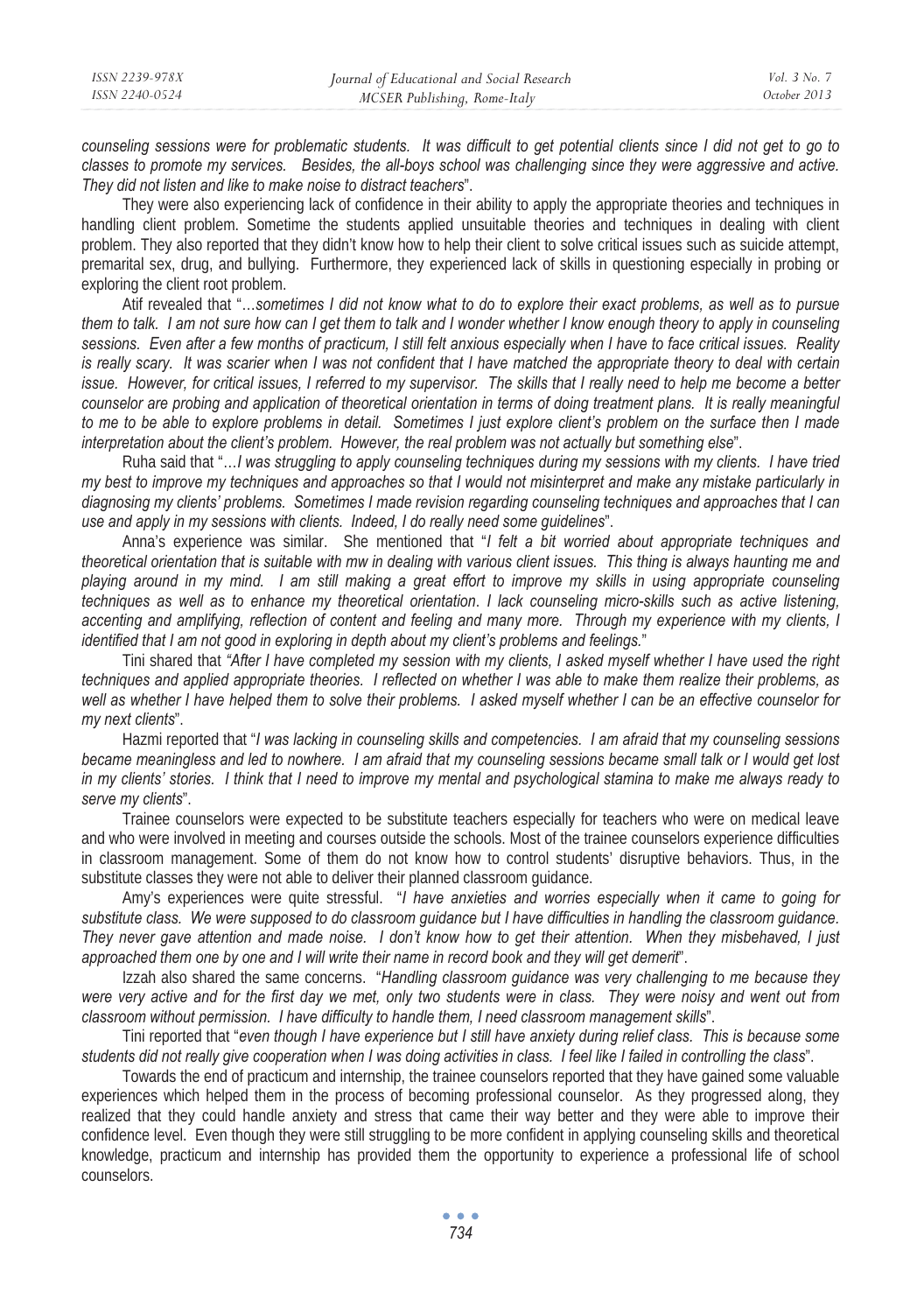| ISSN 2239-978X | Journal of Educational and Social Research | Vol. 3 No. 3 |
|----------------|--------------------------------------------|--------------|
| ISSN 2240-0524 | MCSER Publishing, Rome-Italy               | October 2013 |
|                |                                            |              |

Atif said that "*I totally agreed that internship experiences and supervision have helped me in building my skills and self-confidence. Internship helped me to understand my real role as school counselor first hand*." Izzah agreed that she has "*learned valuable lessons to become a professional school counselor. I learned and always to ask senior counselor to handle big cases like drug abuse, rape victim, and family crisis. I also realized that I need to improve on a lot of things such as communication skills. As a counselor, I need to be good in interpersonal skills. Practicum, internship and supervision helped me much in terms of counseling skills. The time of practicum and internship is the time for me to gain as much experiences as I can in the process of me becoming a professional counselor. Through internship also I can discover the roles of a school counselor*."

Counselor education begins with pre-practicum course works that are necessary to prepare students to become a professional counselor. However prepared a student is in classroom environment, the feeling of nervousness and anxiety is normal when the student is given his or her first client. Movement to the unknown role of a 'real' school counselor is psychologically daunting for trainee counselor as he or she has to deal with a variety of uncertainties and expectations from his or own self, supervisor, and school community including students as his or her clients. The first experience with a client creates self-doubt. All of the students in this particular study reported that they asked themselves questions such as: "Am I able to help my client to settle their problem? Have I used appropriate theories and techniques? What if I use the wrong techniques? What if I misinterpret and misdiagnose? Stoltenberg (1981) described trainee counselors as neurosis bound and has a tendency to imitate other counselors including their own supervisors or their model counselors. They lack individuality because of lack of experience. They seem unable to bridge the gap between theory and practice. At this level, trainee counselors are dependent on their supervisors, professors and senior counselors. This led them to appreciate support and encouragement from the experienced supervisors and counselors (Ronnestad and Skovholt, 2003).

## **4. Implication for Supervision**

The development of trainee counselors' theoretical knowledge, counseling skills, and awareness of counseling process are the main purposes of counseling practicum and internship. The insight gained from present exploration of trainee counselors' feelings and experiences during counseling practicum informed practicum supervisors and curriculum developers in planning and implementing formative evaluation. The findings indicated that counseling students having most difficulties in executing counseling abilities and practicing counseling skills; they also faced challenges in applying theoretical knowledge; and they lack skills in classroom management. Furthermore, the trainee counselors were anxious during the first few weeks of their practicum and internship because of several factors including the anxiety that they could not help their clients to solve critical issues.

To alleviate nervousness during the first few weeks of practicum and internship, university supervisors should give briefing one week before the practicum or internship. Supervisor should highlight feelings that may encounter during the first few weeks of practicum and internship. The supervisors could make clear their expectation from the students as well as expectation of the school from the students. Positive feedback and encouragement from supervisors could also calm their anxiety and nervousness (Ronnestad and Skovholt, 2003). Further, supervisors should highlight critical issues that trainee counselors may encounter during their practicum to prevent the feeling of shocked during the counseling process. For critical issues, networking and support group created by supervisors could be established online as well as telecounseling for immediate supervision from supervisors.

The university supervisors should highlights the tasks that they have to do during the practicum and internship such as promoting their services using poster and brochures. Supervisors should highlight the perception of the trainees' prospect clients. Therefore, trainee counselors are expected to use their creativity in persuading clients to seek their services. It would be helpful if the supervisors could show the trainees some examples of brochure, posters and other promotion techniques done by their previous supervisees. Samples of needs assessment, program proposals and class guidance should be made available for students. Another important task that trainee counselors required to do is to relief class when the class teacher was not present. However, trainee counselors' lack of skills in managing students' disruptive behaviors had resulted in failure of delivering planned class guidance and feeling of disappointment. Therefore, specific training in classroom management skills and handling classroom disruptive behaviors should be provided by university supervisors prior to counseling practicum.

In order to assist students in counseling skills and in applying theoretical knowledge, supervisors could hold prepracticum seminar or workshop. In this pre-practicum workshop, students will be exposed to various simulations and role plays in dealing with common as well as critical issues faced by secondary school students.